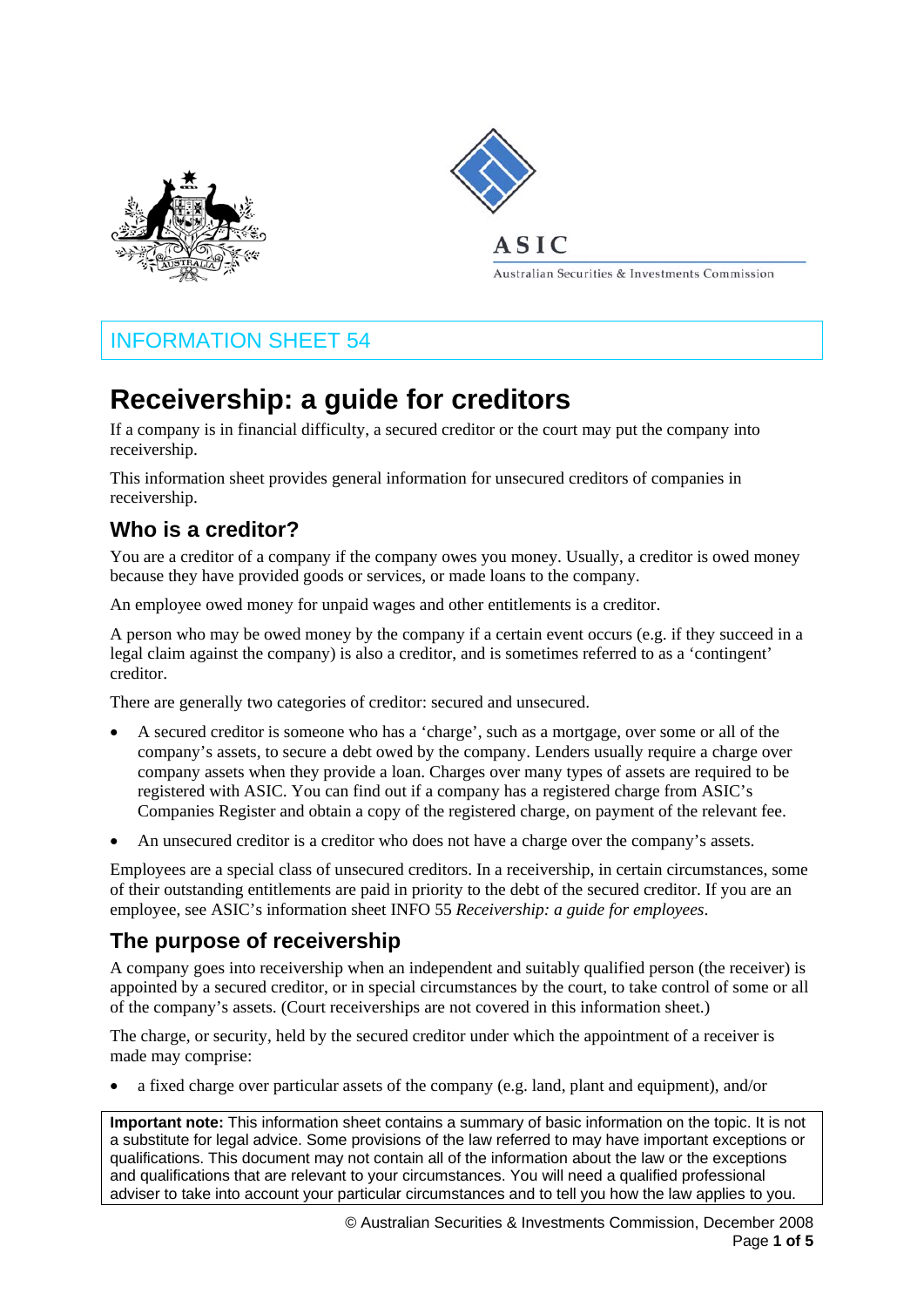• a floating charge over assets that are used and disposed of in the course of normal trading operations (e.g. debtors, cash and stock).

The powers of the receiver are set out in the charge document and the *Corporations Act 2001*  (Corporations Act).

If a receiver has, under the terms of their appointment, the power to manage the company's affairs, they are known as a receiver and manager.

It is possible for a company in receivership to also be in provisional liquidation, liquidation, voluntary administration or subject to a deed of company arrangement.

## **The receiver's role**

The receiver's role is to:

- collect and sell enough of the charged assets to repay the debt owed to the secured creditor (this may include selling assets or the company's business)
- pay out the money collected in the order required by law, and
- report to ASIC any possible offences or other irregular matters they come across.

The receiver's primary duty is to the company's secured creditor. The main duty owed to unsecured creditors is an obligation to take reasonable care to sell charged property for not less than its market value or, if there is no market value, the best price reasonably obtainable. A receiver also has the same general duties as a company director.

The receiver has no obligation to report to unsecured creditors about the receivership, either by calling a meeting or in writing. However, the receiver will usually write to all of the company's suppliers to inform them of their appointment. Unsecured creditors are not entitled to see the receiver's reports to the secured creditor.

A detailed list of the receiver's receipts and payments for the receivership must be lodged with ASIC every six months. Copies of these detailed lists of receipts and payments may be obtained from any ASIC Business Centre, on payment of the relevant fee.

## **Distribution of money**

The most common way a receiver will obtain money from the assets they are appointed over is to sell them. In the case of a company's business, the receiver may continue to trade the business until they sell it as a going concern.

The money from the realisation of assets must be distributed as follows:

- money from the sale of fixed charge assets is paid to the secured creditor after the costs and fees of the receiver in collecting this money have been paid, and
- money from the sale of floating charge assets is paid out as follows: first, the receiver's costs and fees in collecting this money; second, certain priority claims, including employee entitlements (if the liability for these hasn't been transferred to a new owner); and, third, repayment of the secured creditor's debt.

In both cases, any funds left over are paid to the company or its other external administrator, if one has been appointed.

If the receiver is appointed under a security comprising both fixed and floating charges, which is common, there will be costs and fees of the receivership that cannot be directly allocated to realising the fixed or floating charge assets. These costs are allocated in proportion to the fixed and floating realisation amounts.

If employee entitlements are to be paid by the receiver under a floating charge, the payments must be made in the following order: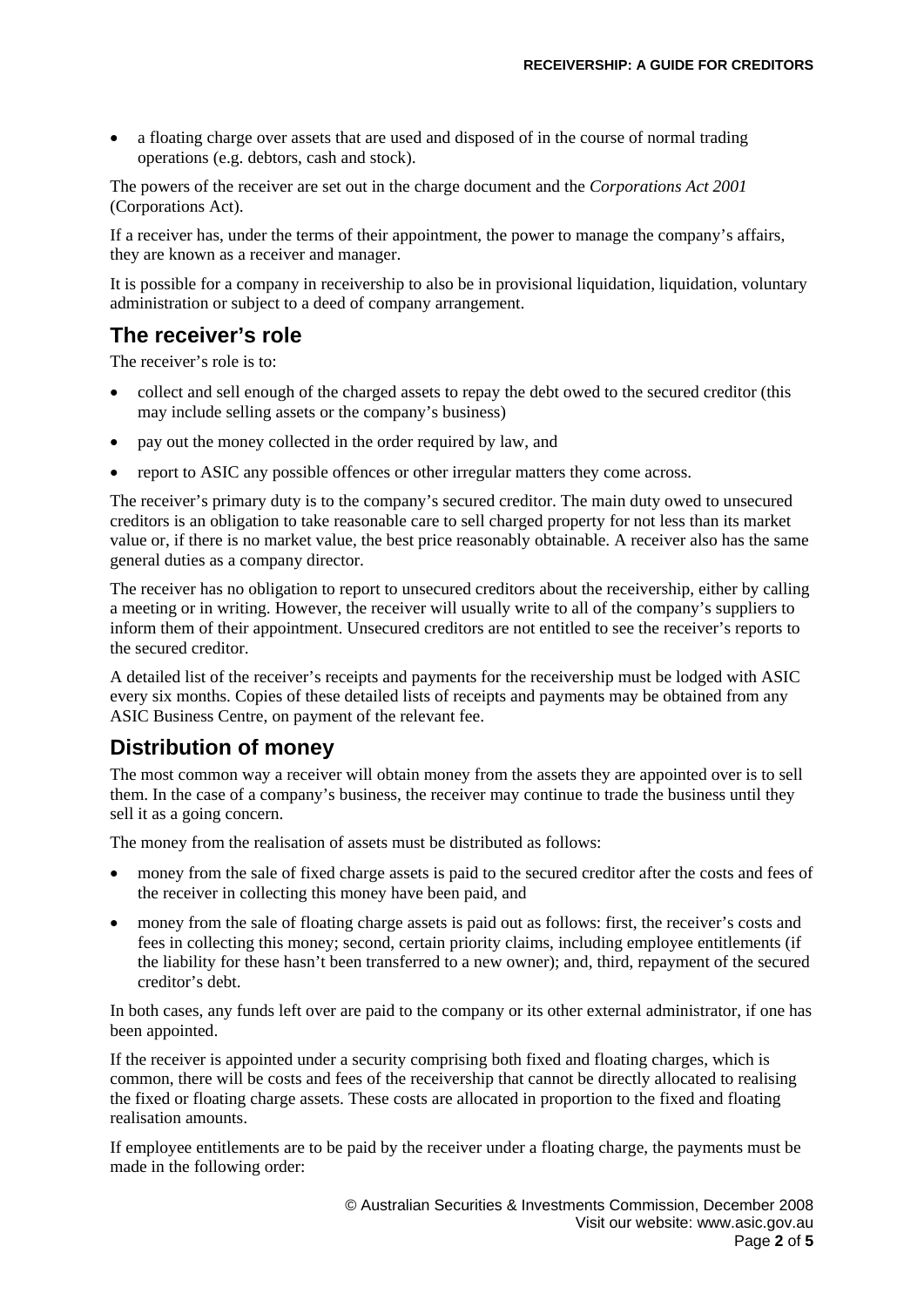- 1. outstanding wages and superannuation
- 2. outstanding leave of absence (including annual leave, sick leave—where applicable—and long service leave), and
- 3. retrenchment pay.

Each class of entitlement is paid in full before the next class is paid. If there are insufficient funds to pay a class in full, the available funds are paid on a pro rata basis (and the next class or classes will be paid nothing).

The receiver has no obligation to pay any other unsecured creditors for outstanding pre-appointment debts.

#### **Purchases of goods and services by receiver**

Any debts that arise from the receiver authorising the purchase of goods or services during the receivership are paid from asset realisations as costs of the receivership. If there are insufficient funds available from asset realisations to pay these costs, the receiver is personally liable.

To have the benefit of this protection, you should ensure you receive a purchase order authorised in the manner advised by the receiver.

If the receiver continues to use, occupy or hold property owned by another party that is in the company's possession or occupied by the company, they are personally liable for any rent or amounts payable arising after seven days from the beginning of the receivership. The receiver can avoid this liability by informing the other party within seven days from their appointment that they don't intend to use the property.

#### **Pre-existing contracts**

The appointment of a receiver does not automatically terminate pre-receivership contracts with the company. If you have such a contract, you may wish to seek legal advice, as the law in this area is complex. It is possible for the contract to remain current without the receiver having personal liability for the company's obligations under the contract.

#### **Receiver's fees**

The receiver is generally entitled to be paid their fees from the money realised from the charged assets. How the fees are calculated is usually set out in the charge document and appointment document. Unsecured creditors have no role in setting or approving the receiver's fees.

ASIC, a liquidator, voluntary administrator or deed administrator of the company may apply to the court for the receiver's remuneration to be reviewed.

## **Other implications for unsecured creditors**

Legal action may be commenced or continued against the company despite the appointment of a receiver. This means that an unsecured creditor can apply to the court to have the company put into liquidation on the basis of an unpaid debt. Reasons you might wish to do this, particularly if the company owes you a large amount, include:

- an expectation that there will be money or property left over after realisation of the charged assets and payments by the receiver
- possible recoveries that may be available to a liquidator for the benefit of unsecured creditors, which are not available to a receiver
- a desire for a liquidator to investigate potential offences by those associated with the company, or
- the ability of the liquidator to review the validity of the appointment of the receiver and of the charge, and to monitor the progress of the receivership.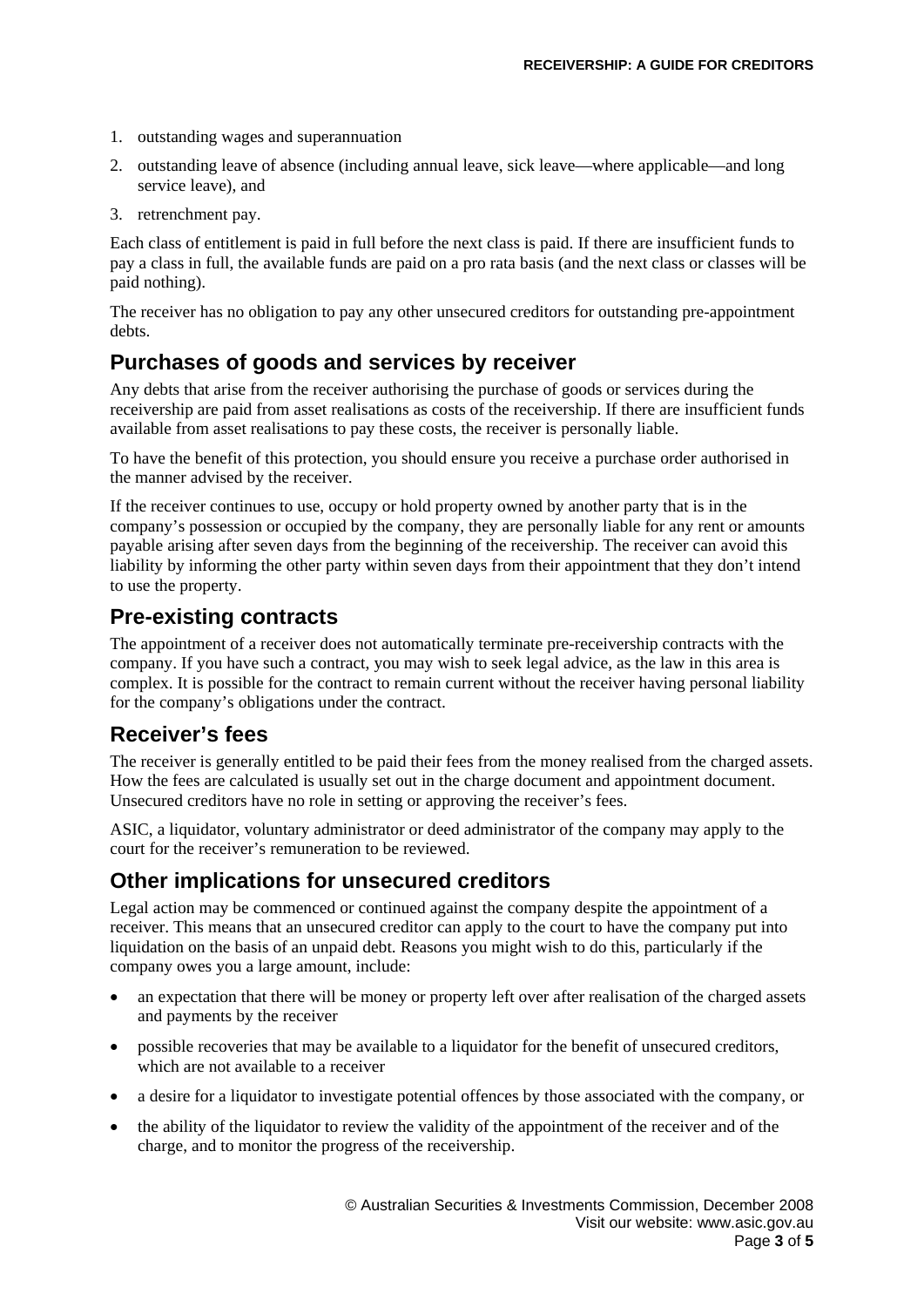#### **Surplus property**

If there are any assets or money left over when the receivership is complete, they will be returned to the company (and therefore the control of the company's directors) unless a liquidator or another external administrator is appointed.

If a liquidator is appointed, they must carry out the liquidation for the benefit of all unsecured creditors. For more on liquidation, see ASIC's information sheet INFO 45 *Liquidation: a guide for creditors*.

#### **Recoveries available to a liquidator**

Recoveries that may be available to a liquidator for the benefit of unsecured creditors, and which are not available to a receiver, include:

- recovery of payments (unfair preferences) made by the company to individual creditors in the six months prior to liquidation that put those creditors in a more favourable position than other unsecured creditors
- recoveries from setting aside uncommercial transactions entered into by the company, and
- compensation from directors for amounts lost by creditors as a result of the company trading while insolvent.

#### **Investigation by liquidator**

Although a receiver must report to ASIC on any possible offences or irregularities they come across, they don't have a specific duty to investigate and report on the affairs of the company generally.

A liquidator will usually carry out a more detailed investigation on behalf of all unsecured creditors. This investigation into the company's affairs looks into reasons for the failure of the company, what assets may be recoverable for the benefit of unsecured creditors, as well as possible offences.

The liquidator must lodge a report with ASIC if they believe that offences may have been committed or that the company may be unable to pay ordinary unsecured creditors a dividend of more than 50 cents in the dollar. ASIC may take action based on these reports. This includes, in certain circumstances, action to ban a person as a director if that person has been a director of two or more companies that have gone into liquidation. Similar grounds for banning a person as a director do not apply to directors of companies that have only gone into receivership.

#### **Review of receivership**

If a liquidator is appointed over a company in receivership, they will review the validity of the charge and of the appointment of the receiver.

A liquidator is usually also better placed than individual unsecured creditors to monitor the progress of the receivership and report back to all unsecured creditors.

#### **Directors and receivership**

Receivership does not affect the legal existence of the company. The directors continue to hold office, but their powers depend on the powers of the receiver and the extent of the assets over which the receiver is appointed.

Control of the charged property, which often includes the company's business, is taken away from the directors.

Directors must provide the receiver with a report about the company's affairs and must allow the receiver access to books and records relating to the charged property.